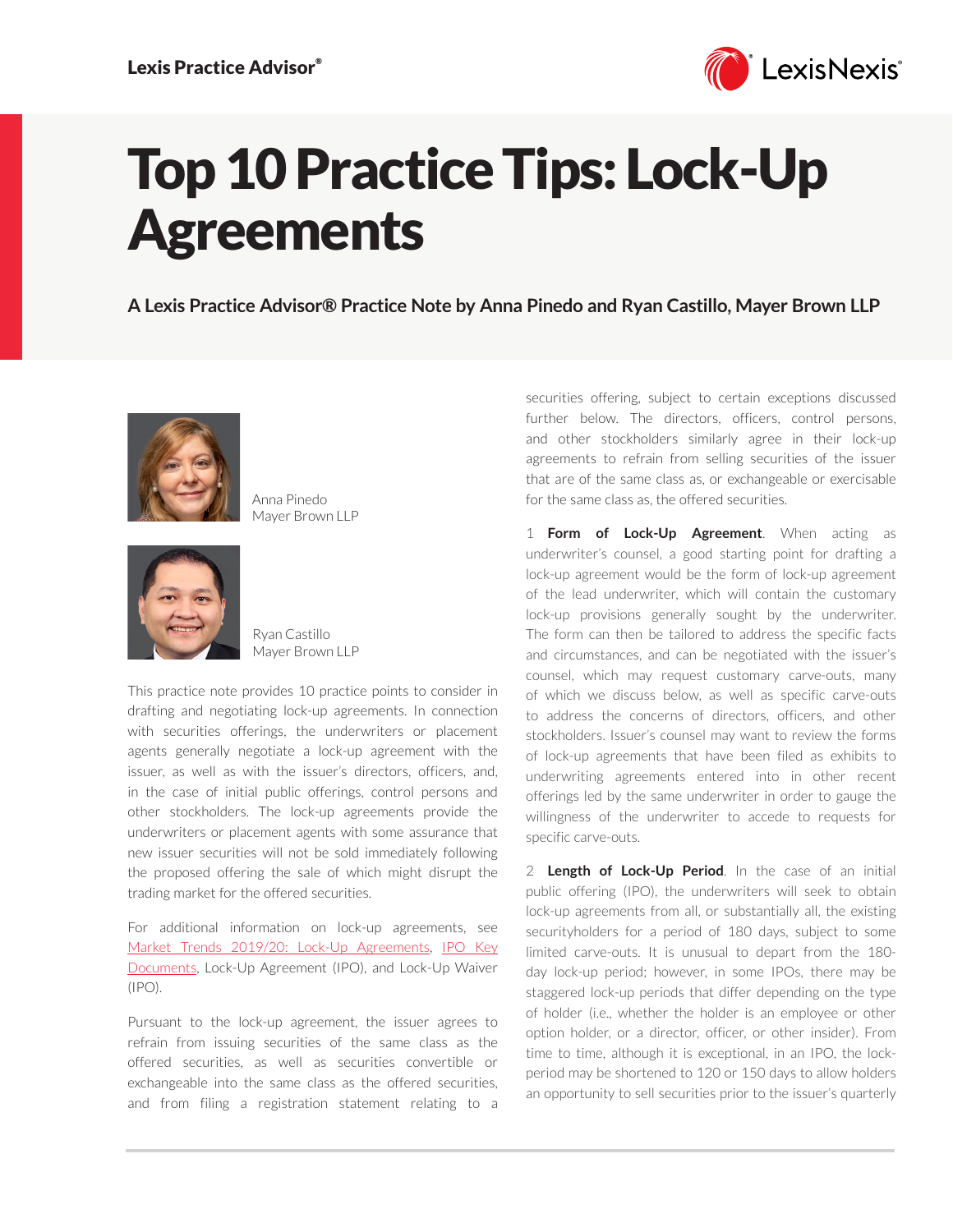earnings blackout period, or a release from the lock-up agreement provided that the issuer's common stock is trading above a specified price. In the case of a follow-on offering (i.e., an offering following an issuer's IPO), the lock-up period may vary from 30 days to 90 days depending on various factors, including whether the issuer is a seasoned issuer and the liquidity of its stock.

3 **Lock-Up Parties and Securities Subject to the Lock-Up Agreement.** As early in the process of preparing for the transaction as possible, the issuer should discuss and negotiate with the underwriters or placement agents which parties will be subject to lock-up agreements, especially if large shareholders, who are not directors or officers, may be required to sign lock-up agreements. In almost all IPOs, substantially all the pre-IPO shares, including shares acquired through a directed share program, will be subject to a lock-up agreement. In follow-on offerings, which often are undertaken in an abbreviated time period, lock-up agreements will usually only be obtained from the issuer, directors, and officers. Other significant stockholders usually are not advised of the possibility that a follow-on offering may be undertaken given that information regarding a potential offering may itself constitute material nonpublic information. Existing stockholders generally would not want to receive material nonpublic information that would restrict their ability to trade in the issuer's securities. In some cases, any donee, distributee, or transferee that received lock-up securities in transfers permitted to be made pursuant to lockup carve-outs (as further described in tip #5 below), may be required to be subject to the lock-up agreement as well. The issuer also will want to discuss with the underwriter the class or classes of securities that will be subject to the lockup agreement. For example, the issuer will want to consider whether it will be, or its directors or officers will be, subject to lock-up restrictions on other classes of equity securities, such as preferred stock, in connection with an offering of common stock.

4 **Customary Lock-Up Restrictions.** Customary lockup agreements require lock-up parties to agree not to (1) offer, sell, contract to sell, pledge, or grant any option to purchase or otherwise dispose of (collectively, a disposition) any company securities or any securities convertible into or exercisable or exchangeable for, or any rights to purchase or otherwise acquire, any company securities held by or acquired by the lock-up party, or that may be deemed to be beneficially owned by the lock-up party (the lock-up shares) pursuant to the rules and regulations promulgated under the Securities Act of 1933, as amended (the Securities Act), and the Securities Exchange Act of 1934, as amended (the Exchange Act), for the lock-up period; (2) exercise or seek to exercise or effectuate in any manner any rights of any nature that the lock-up party has or may have to require the company to register the lock-up party's sale, transfer, or other disposition of any of the lock-up shares or other securities of the company held by the lock-up party, or to otherwise participate as a selling security holder in any manner in any registration effected by the company under the Securities Act; or (3) engage in any hedging, collar (whether or not for consideration), or other transaction that is designed to or reasonably expected to lead or to result in a disposition of lock-up shares during the lock-up period, even if such lock-up shares would be disposed of by someone other than the holder. The prohibited hedging or other similar transactions would include any short sale or any purchase, sale, or grant of any right (including any put or call option or reversal or cancellation thereof) with respect to any lock-up shares or with respect to any security (other than a broadbased market basket or index) that includes, relates to, or derives any significant part of its value from the lock-up shares.

5 **Customary Carve-Outs.** Underwriters or placement agents will generally agree to exceptions from the lock-up restrictions for (1) transfers of shares as a bona fide gift, including gifts to charitable organizations; (2) transfers of shares to a trust for the direct or indirect benefit of the lockup party or such party's immediate family; (3) transfers by will or intestacy to legal representatives, heirs, or legatees; (4) distributions of shares to members, limited partners, or stockholders of the lock-up party; (5) transfers to affiliates or to any investment fund or other entity controlled by or managed by the lock-up party; (6) transfers of shares to the company as forfeitures to satisfy tax withholding and remittance obligations of the lock-up party in connection with the vesting or exercise of equity awards granted pursuant to the company's equity incentive plans or pursuant to a net exercise or cashless exercise by the stockholder of outstanding equity awards pursuant to the company's equity incentive plan. In addition, shares purchased by the lock-up party in the open market following the offering (provided that such sales are not required to be reported in any ownership reporting filing and the lock-up party does not otherwise voluntarily make any public filing regarding the sales) will typically be allowed. In connection with the issuer lock-up agreement, underwriters and placement agents typically allow for (1) sale of securities to the underwriters or placement agents; (2) issuance of securities pursuant to executive compensation plans subject to certain limits (unless the lock-up agreement is for an IPO for a special purpose acquisition company, in which case, carve-outs for stockbased compensation are typically not given); (3) issuance of shares in connection with acquisitions or joint ventures; (4) in the case of life science companies, the issuance of shares (or a specified number of shares) in connection with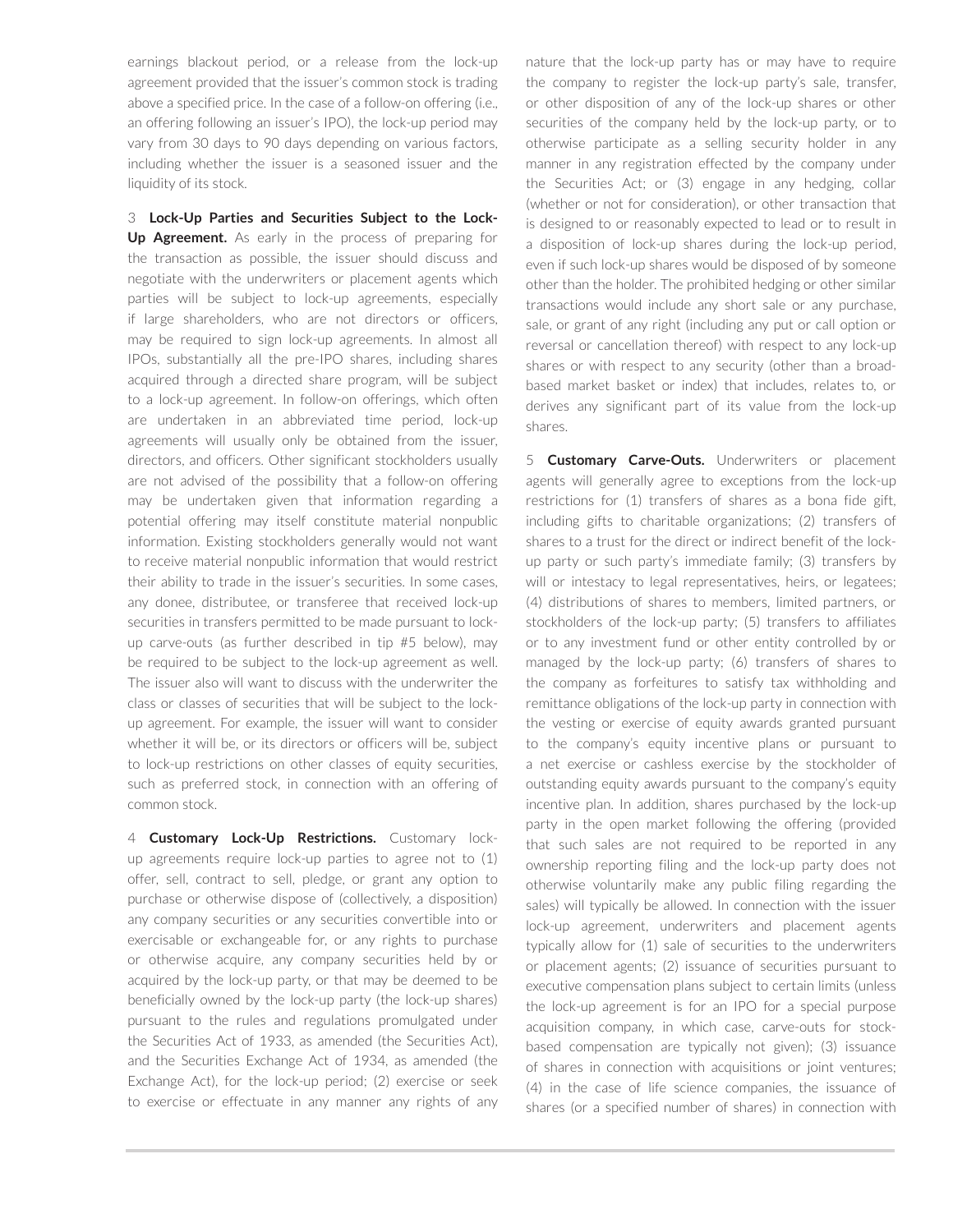licensing arrangements; and (5) issuance of shares pursuant to preexisting agreements.

6 **Restrictions on Public Filings.** Given that lock-up agreements provide the underwriters or placement agents some assurance that issuances or sales of new securities will not disrupt the trading market for the offered securities, typically, transactions in the issuer's securities that trigger an SEC filing, such as a filing under Section 16 of the Exchange Act, will be prohibited. Lock-up agreements will also generally prohibit voluntary public filings regarding sales. However, underwriters or placement agents may agree to exceptions from the lock-up restrictions in connection with transfers of shares to the company as forfeitures to satisfy tax withholding and remittance obligations as described in tip #5 above, which are subject to a public filing, as long as the reporting person states in the footnotes thereto that the filing relates to the circumstances described in tip #5 and the lock-up party shall not voluntarily effect any other public filings or reports regarding any such exercises during the lock-up period. In addition, under the issuer lock-up agreement, the issuer typically will agree not to file any registration statements relating to the offer of securities during the lock-up period.

7 **Special Considerations.** From time to time, the underwriters or placement agents may agree to other lock-up carve-outs in order to address special situations. For example, if the lock-up party is a financial institution, which is engaged in broker-dealer, investment advisory, and other services, the lock-up is not intended to prevent the lock-up party or its affiliates from engaging in ordinary course lending or capital markets activities, such as brokerage, asset management, derivatives transactions, and other securities activities. The underwriters or placement agents may also agree to allow transfers during the lock-up period pursuant to an order of a court or regulatory agency. In recent offerings, underwriters and placement agents have also permitted a carve-out for transfers pursuant to a bona fide third-party tender offer, merger, consolidation, or similar transaction that, in each case, is made to all holders of a company's common stock involving a change of control; however if the strategic transaction is not consummated, the shares remain subject to the lock-up agreement. Underwriters and placement agents may also allow a carve-out for holders to enter into a trading plan established pursuant to Rule 10b5-1 under the Exchange Act, provided that sales under such a plan do not occur during the lock-up period and entry into the plan is not required to be disclosed in any public filing. Some lockup parties may also request a "most-favored-nations" type of lock-up release provision that provides for the right to be released from the agreement to the extent any record or beneficial owner of lock-up shares is granted an early release (see tip #8 below). Private equity and venture capital funds may also request carve-outs for distributions to their limited partners, stockholders or other corporation, partnership, or other business entities that controls or is controlled by or is under common control with the lock-up party. Last, more and more often companies are undertaking private placements in close proximity to their IPOs. Investors in these pre-IPO private placements, especially crossover fund investors (i.e., those that invest in both public and private equity securities), will address IPO lock-up provisions in the investors' rights agreement. Generally, a cross-over fund investor will want to ensure that the IPO lock-up will be no more than 180 days in length and that it will cover only pre-IPO shares and not affect shares purchased by such fund in the open market. Crossover investors also will want to be certain that all company directors, officers, and 1% shareholders will be subject to a substantially similar lock-up agreement. Crossover fund investors will also request a most-favorednations type of lock-up release provision, such as that described above, which will provide that if any stockholder gets released from its lock-up agreement, then the crossover funds will be released from their agreements to the same extent and in the same proportion.

8 **Release from Lock-Up Agreement.** Generally, the lead book-runner will have the right to release parties from the lock-up agreement. In transactions with joint book-runners, the book-runners may negotiate to require the consent of two (or more) co-book or joint book-runners for any lockup agreement releases. The right to release the lock-up agreement is important, especially in an IPO, since releasing the lock-up may enable co-book runners to secure a role for themselves as lead underwriters in the issuer's follow-on offering. From time to time, lock-up parties will negotiate for the right to be released from their agreement to the extent any record or beneficial owner of any lock-up shares is granted an early release. The release provisions may stipulate that if the maximum number of lock-up shares that could be released pursuant to such lock-up waiver in the aggregate is at least 1% of such owner's total lock-up shares, then certain significant holders of the company's securities also will be granted an early release from their lock-up restrictions on a pro rata basis based on the maximum percentage of lockup shares held by such holder. This early release provision for significant holders would not be triggered in certain instances if the underwriters released the lock-up agreement of a holder as a result of an emergency or hardship affecting only such holder. As mentioned above, in some IPOs, the lock-up agreement may contain a release that is automatic and staggered such that a specified percentage of the lockup shares will be released from the lock-up in the event that the issuer's stock is performing well. This is not considered typical and may be limited to IPOs for larger companies.